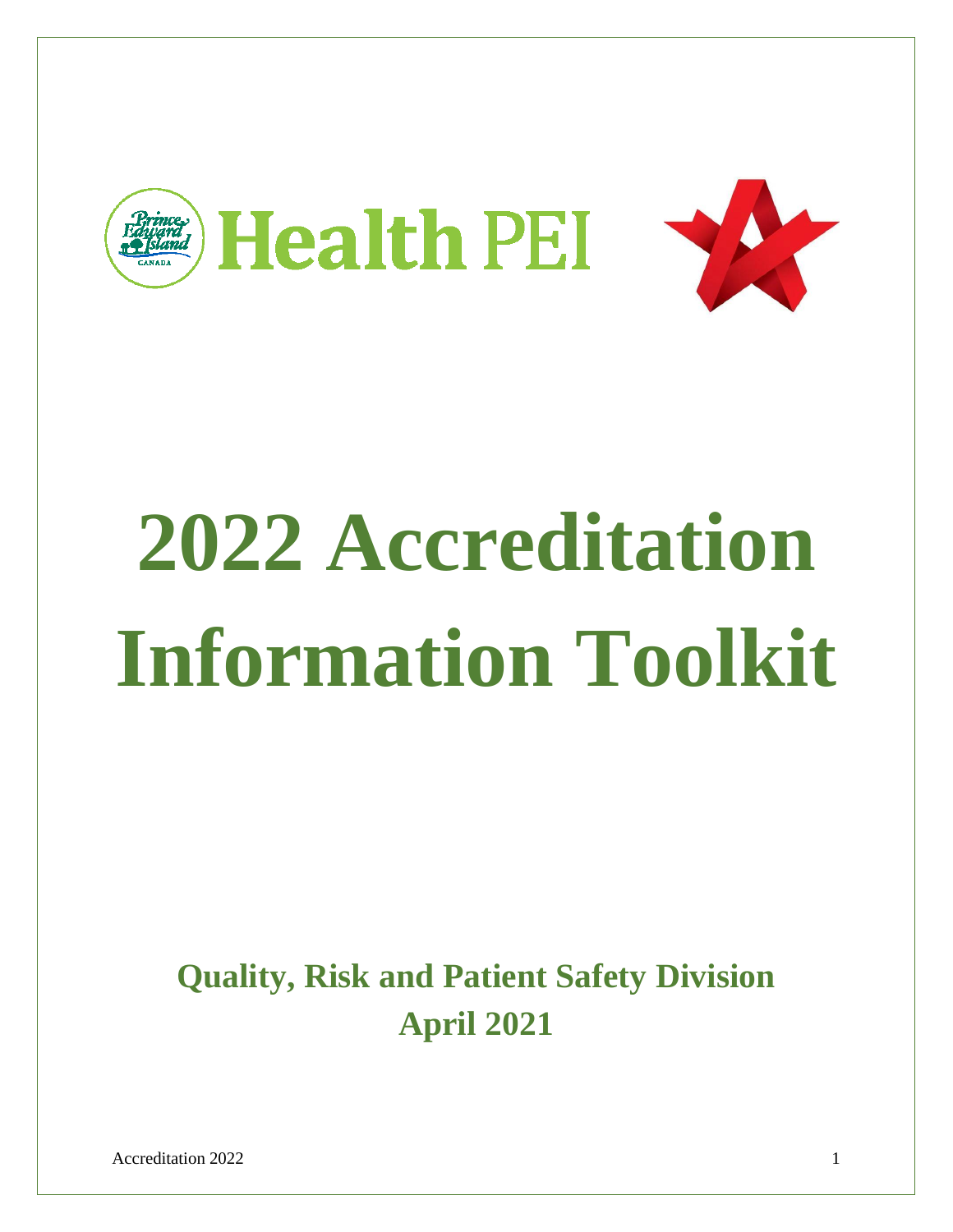## **Introduction**

Accreditation is the continuous process of evaluating and identifying whether or not a program or service is meeting established evidence-based standards. The accreditation process offers Health PEI a valuable opportunity to measure ourselves against national standards of excellence. The *2022 Accreditation Information Toolkit* provides information to support the process of accreditation.

#### **Key Messages**

- $\triangleright$  Health PEI is committed to the delivery of high quality and safe patient care in all of our health care services and programs across Health PEI.
- $\triangleright$  Accreditation is a quality improvement process that helps Health PEI to identify what we are doing well and where we need to focus our improvement efforts.
- Accreditation is a journey a continuous process; there is always room for improvement.
- $\triangleright$  Accreditation touches our entire health system and involves everyone from frontline staff, physicians, leadership, and volunteers to board members, patients/clients/residents and families.
- $\triangleright$  The accreditation process and the resulting evaluation report provides our organization with feedback to ensure that our health services meet national standards and compare favourably to other health systems across Canada.
- $\triangleright$  Health PEI uses the accreditation report as a tool in our ongoing efforts to continuously improve the quality and safety of the care we provide to Islanders.

## **Accreditation Basics**

#### **What is health care accreditation?**

Health care accreditation though Accreditation Canada's *Qmentum* program is an ongoing process of assessing health care organizations against standards of excellence to identify what is being done well and what needs to improve (Accreditation Canada, 2016).

Accreditation provides health organizations an independent, third-party assessment of their organization using standards built upon best practices used and validated by similar organizations around the world (Accreditation Canada, 2020).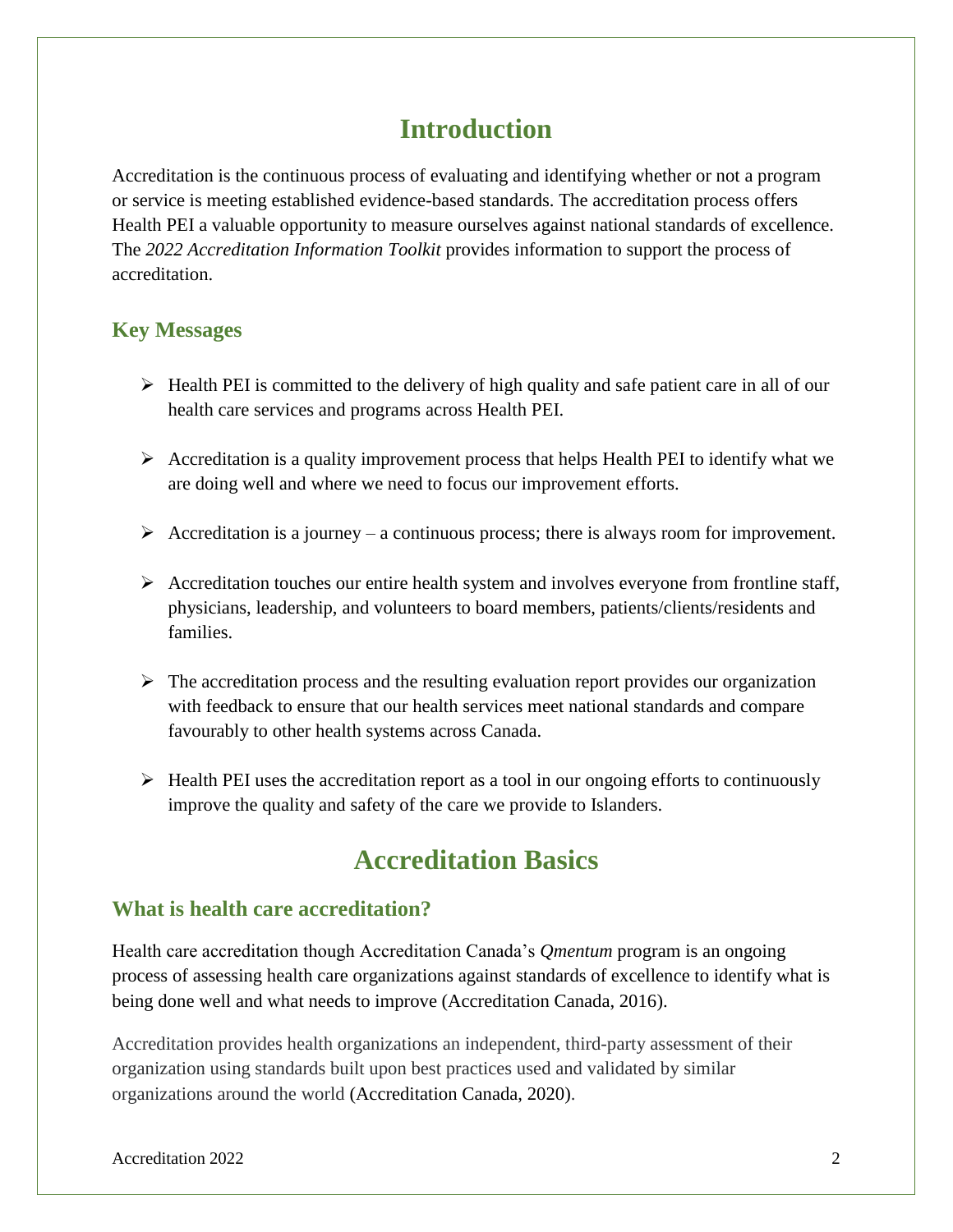#### **What is the value of accreditation?**

- Accreditation helps health care organizations improve quality and safety by shining a light on processes that work well, and those that need more attention.
	- $\checkmark$  The result? Reduced risk and higher quality care.
- Accreditation creates stronger teams by improving communication and collaboration and promoting learning around leading practices.
	- The result? More effective teams and better care outcomes**.**
- Accreditation demonstrates Health PEI's commitment to quality, safety and accountability.
	- $\checkmark$  The result? Greater public confidence in the Island's health system.

#### **What is Accreditation Canada?**

Accreditation Canada is an independent, not-for-profit, non-governmental organization dedicated to working with patients/clients/residents, policy makers and the public to improve the quality of health care and services. For more than 60 years, Accreditation Canada has been working with health, social and community service organizations to advance quality and safety (Accreditation Canada, 2021).

Accreditation Canada exists because Canadians expect high-quality health care and want to feel that health systems—from the largest to the smallest and everything in between—offer safe, quality health care.

#### **What are Accreditation Canada Standards?**

Accreditation Canada Standards are statements that help program areas focus on providing the highest achievable quality and safety for patients/clients/residents and their families. The Accreditation standards have been developed by clinicians and policy makers and have been tested and validated in over 6000 facilities in Canada.

Accreditation Canada, in collaboration with the global group Health Standards Organization, have developed over 100 standards. Health PEI will be evaluated using **four mandatory**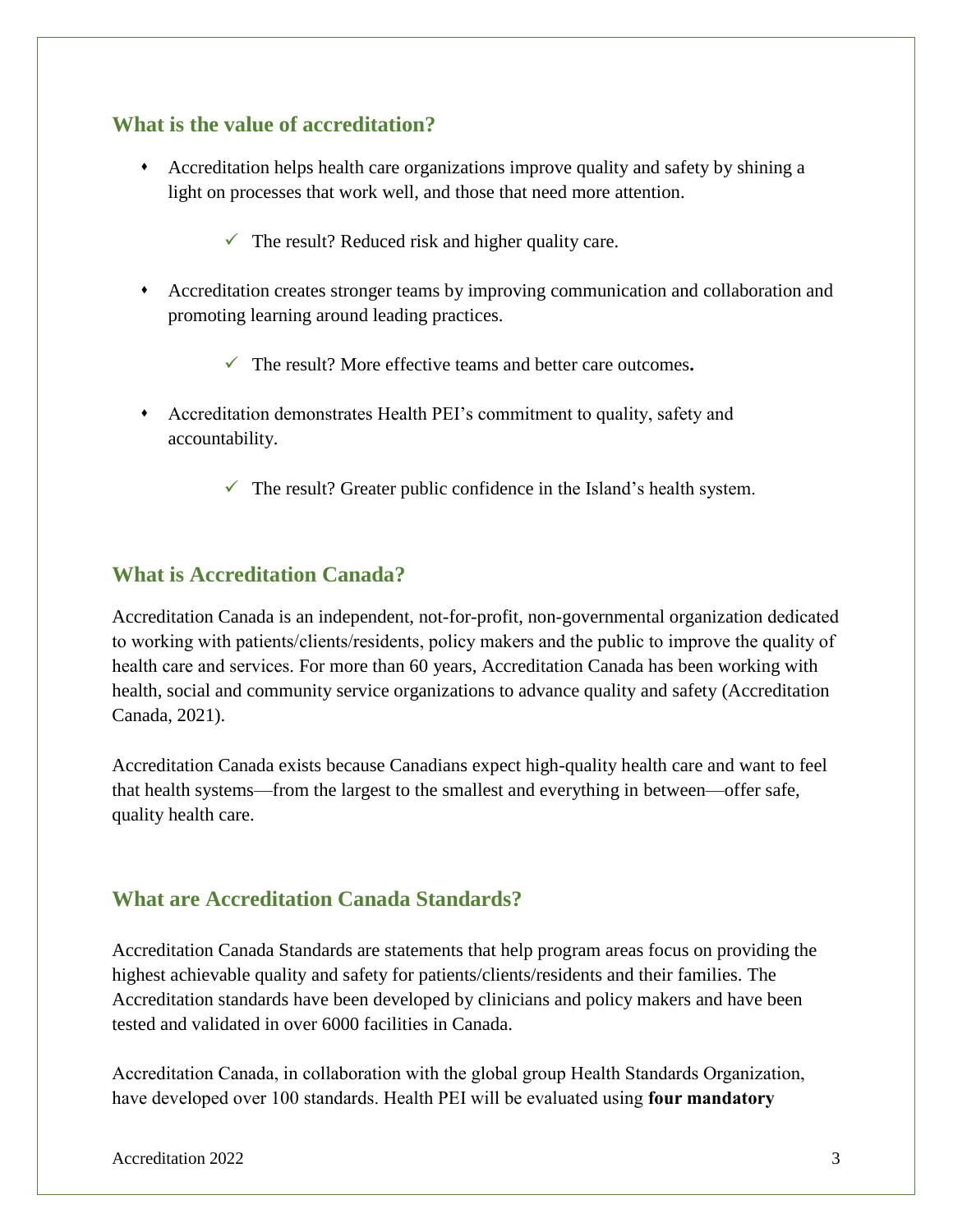**standards**: **Governance, Leadership, Medication Management, and Infection Prevention and Control** and 28 additional programs/service area standards related to the various services and programs we currently offer in our organization.

> **Health PEI works hard to meet the standards because quality and safe health care matters.**

#### **What is Qmentum?**

Accreditation Canada's Qmentum program is a four-year continuous cycle, called Qmentum – meaning quality and momentum. Qmentum is an ongoing process of assessing health organizations against standards of excellence to identify what is being done well and what needs improvement. *Qmentum is more than just an on-site survey. It is about quality improvement, every day, with everyone that walks through our doors.* 

#### **What are Required Organizational Practices (ROPs) and High Priority Criteria?**



**Required Organizational Practices** (ROPs) are essential practices that organizations **must** have in place to enhance patient/client/resident safety and minimize risk. An example of an ROP is *Falls Prevention and Injury Reduction*. There are 31 ROPs that Health PEI must have in place.



**High Priority Criteria** are criteria related to safety, ethics, risk management, and quality improvement. These criteria are the next level from the ROPs. An example of a high priority criteria is Health PEI having an ethics framework.

**Quick Tip: Do you know which ROPs and standards are important to your area of work? If not, contact your manager, supervisor or a member of your program's quality improvement team to learn more.**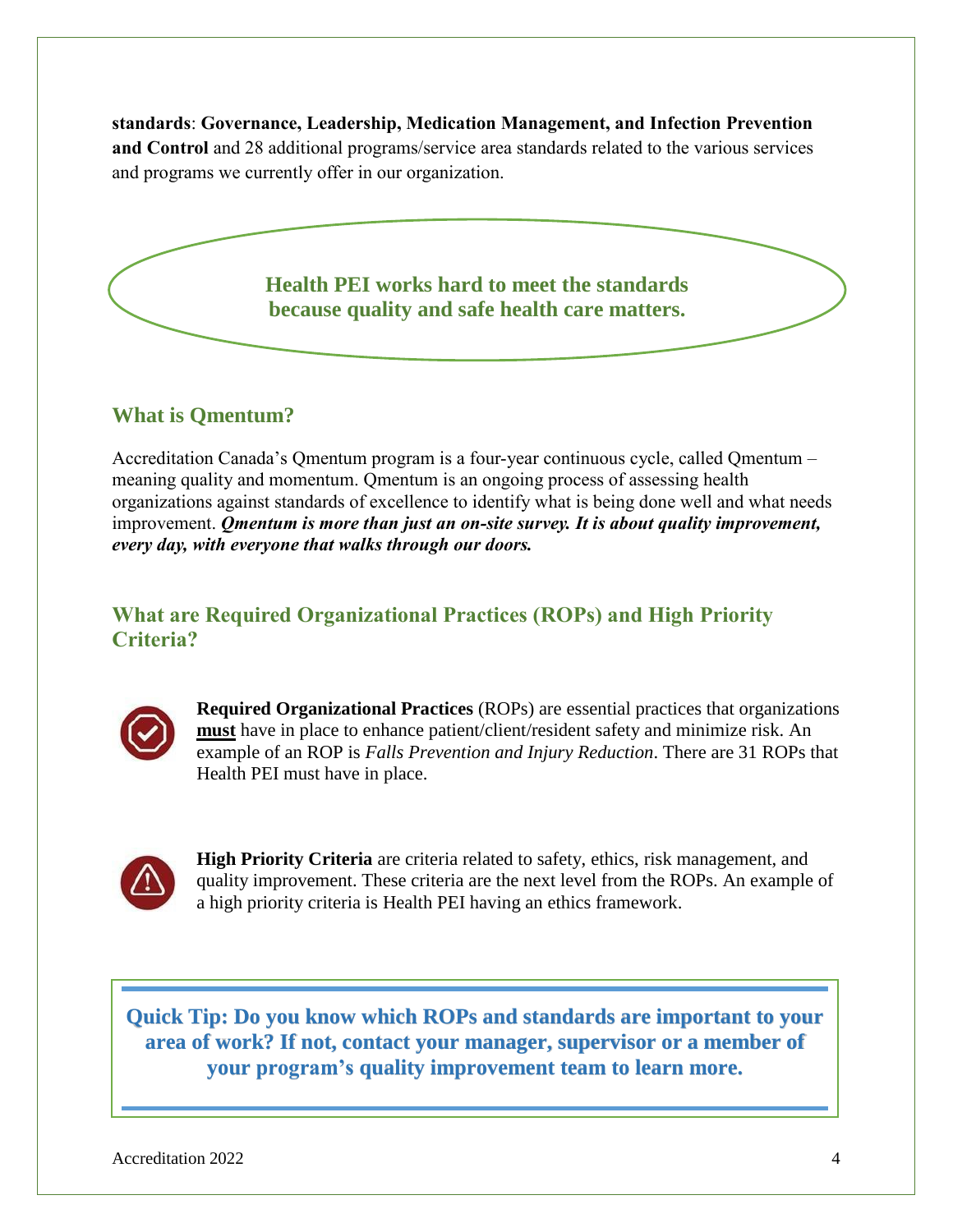#### **What are Priority Processes and Tracers?**

**Priority processes** are critical areas and systems known to have a significant impact on the quality and safety of care and services. An example of a priority process is a patient/client/resident episode of care.

A **tracer** is the method surveyors use to evaluate priority processes during an on-site survey.

In a tracer, surveyors work with staff to gather evidence about our health system and the quality and safety of the care and service we provide.

There are four components to a tracer:

- 1. **Reviewing files and documents:** surveyors review documents relevant to the priority process they are evaluating. These may include patient/client/resident medical records, human resource files and policies/procedures.
- **2. Talking and listening:** surveyors meet with Health PEI staff, patients/clients/residents, families or other partners/team members related to the priority process they are evaluating.
- **3. Observing:** surveyors tour Health PEI facilities and observe processes, procedures, and direct care activities in the service areas.
- 4. **Recording:** surveyors record their perceptions and observations about what they see, hear and read.

### **How does the Accreditation Canada program work?**

#### **Phase One - The Self-Assessment Process**

- In September 2020, Health PEI staff completed self-assessment surveys on the various accreditation standards that will be evaluated at our next on-site survey taking place in April 2022.
- The goal of the self-assessments is to raise staff awareness of, and participation in the accreditation process. The self-assessment process is a tool provided to organizations as a learning opportunity to stimulate discussion about quality and safety, identify areas for further review and investigation, and develop action plans. The program Quality Improvement Teams (QITs) review the results and develop work plans focused on quality improvement.
- Accreditation Canada Surveyors do not see the results of self-assessments and the results have no bearing on Health PEI's overall accreditation decision.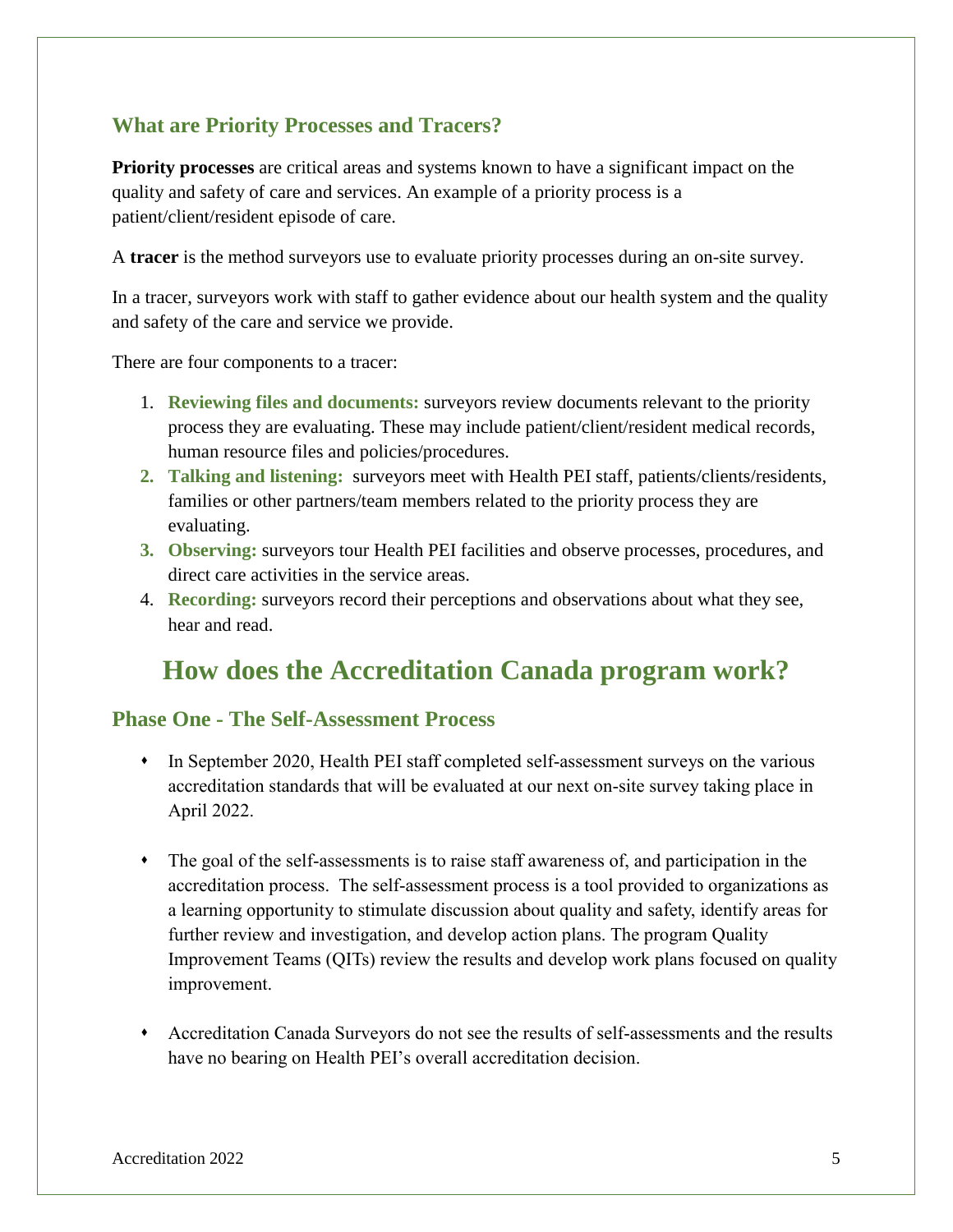#### **Phase Two – Preparation**

- QITs and other teams/committees will continue collaborating and working together to ensure action/work plans are advancing.
- Mock tracers will take place throughout Health PEI programs/facilities. Mock tracers provide an opportunity for Health PEI staff to become more familiar with the accreditation survey process and helps units/programs prepare for the on-site survey visit. Mock tracers are a good way to identify if further action/attention is required in an area/program – they can help showcase strengths and opportunities for further improvement.
- Evidence on how we are meeting Accreditation Standards will be compiled and submitted to the survey team in advance of the on-site survey. Examples of evidence includes policies, organizational charts, audit tools, indicator data.

**Quick Tip: The Staff Resource Centre has a number of different Accreditation resources, presentations, posters, fact sheets – check it out at <https://src.healthpei.ca/accreditation>**

#### **Phase Three – On-site Survey**

- A team of trained peer-surveyors will visit Health PEI facilities and programs in **June 2022** to evaluate our organization's clinical and administrative processes against national standards. A schedule of events for the on-site survey will be shared with Health PEI staff prior to the survey visit.
- Surveyors are health care professionals and administrators from accredited health care organizations and have a vast amount of experience. They are not only to help us, but to learn from us and build capacity within the entire Canadian health care system and beyond. Surveyors are looking for what we are doing well and where we might be able to improve.
- The surveyors will spend time in various Heath PEI facilities conducting tracers to assess various clinical and administrative priority processes.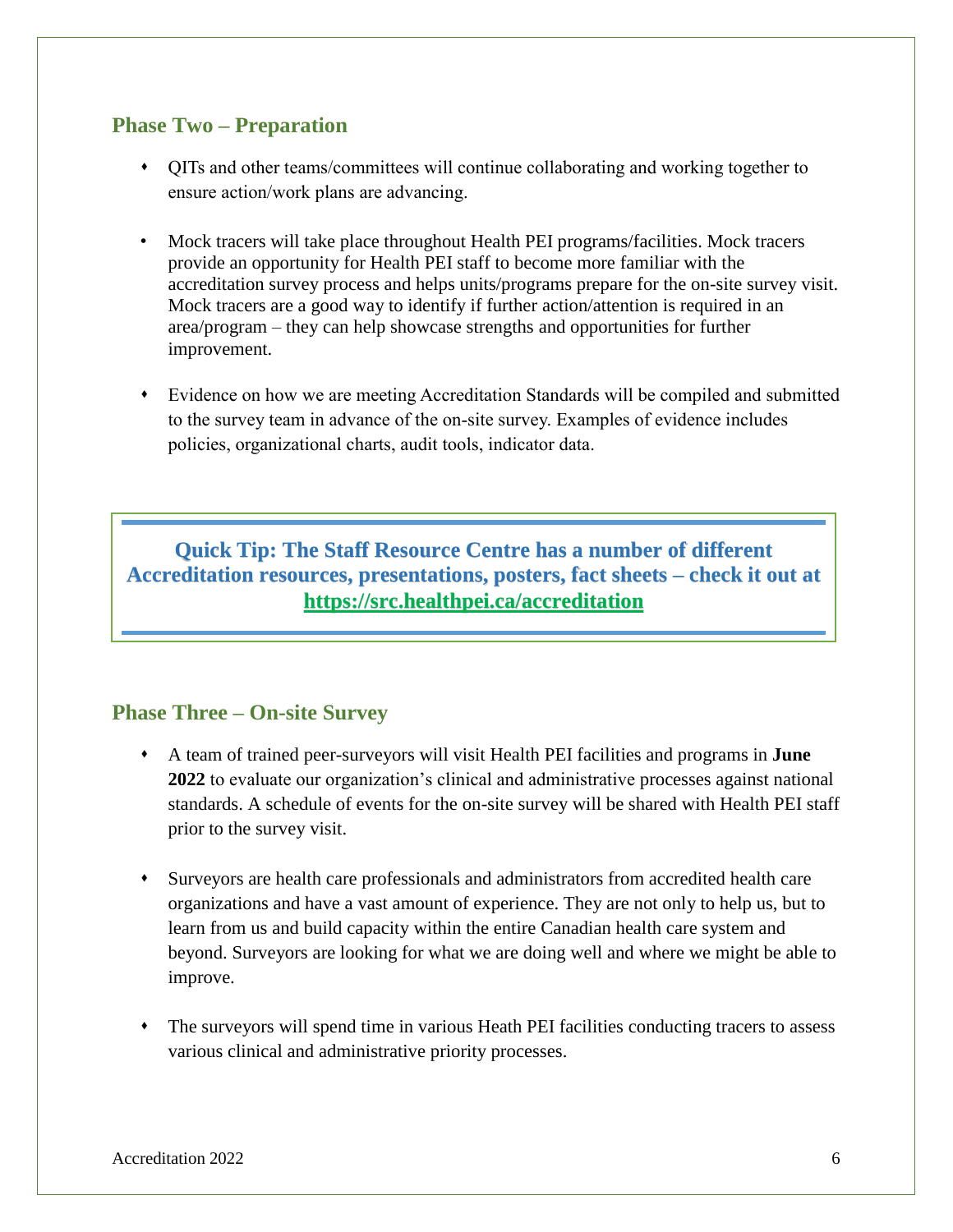- Health PEI staff, no matter where you work or what you do, may be asked to participate in the on-site survey visit and/or other accreditation activities.
- A general debriefing session with the survey team will be organized on the last day of the survey visit. The debrief is open to all staff and will take place utilizing appropriate technology such as tele or video conference. During the debrief, the surveyors will provide a synopsis of the survey onsite process, visit and key findings.

#### **Phase Four - Post on-site survey**

- After the on-site survey, the surveyors submit a preliminary report to Health PEI and to Accreditation Canada. Accreditation Canada examines the surveyor team's report and then provides Health PEI with a final report and an accreditation decision based on the on-site survey. The accreditation decision lasts for four years.
- Health PEI can receive any of the following accreditation decisions



- o Not Accredited supplemental survey required
- o Accredited (with report)
- o Accredited with commendation
- o Accredited with exemplary standing
- The Accreditation Decision is anticipated approximately 14 days following the on-site survey visit. The Decision will be communicate both internally within Health PEI and externally to other stakeholders and partners and to the general public.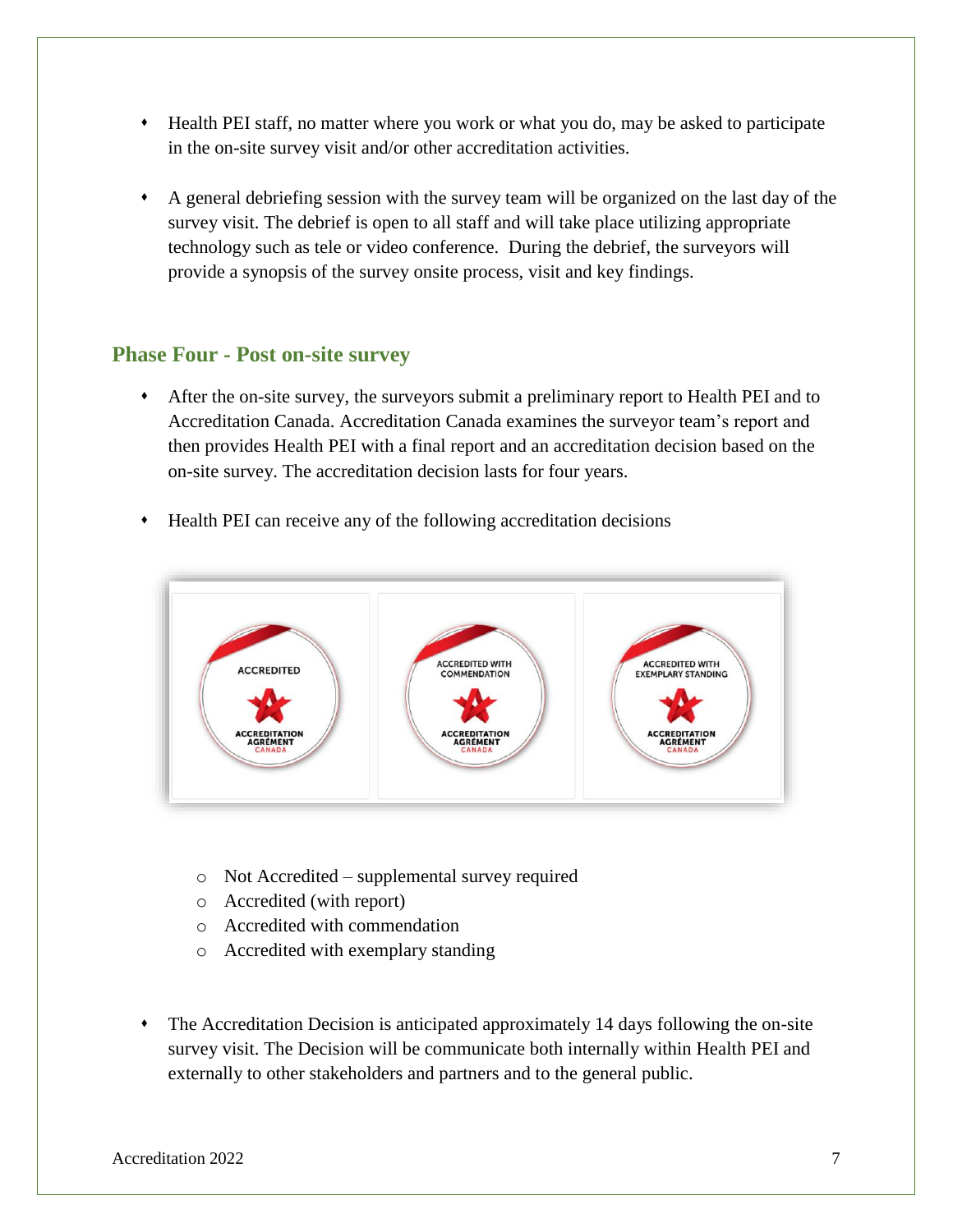#### **What is expected of me as a Health PEI staff member or physician?**

Having a chance to interact with an Accreditation Canada surveyor is an opportunity to highlight all the great care and services we deliver at Health PEI every day. The discussions you will have with the surveyors are all about the work you do each day. There are no trick questions.

When approached by an Accreditation Canada surveyor keep in the mind the following tips:

- Relax and be yourself.
- Be prepared to have the surveyor watch you perform your job duties: identifying patients, drawing blood, passing medications etc. Follow your normal procedure with confidence.
- Be familiar with your departmental policies and procedures and their location in your unit/service/program area.
- Be prepared to help a surveyor navigate an electronic file or to provide information or directions.
- Be prepared to help your coworkers (when they are struggling) if you know where something is located in the medical record or on the unit.
- You are not expected to know everything answer the surveyor's questions to the best of your ability. If the question is about a situation you do not often encounter and you are not sure about the answer, explain to the surveyor how you would get the right information (e.g. look it up in a procedure manual, ask a co-worker or supervisor).
- If you are not able to provide the information requested, do not be afraid to say so and to refer the surveyor to the right person who can answer their questions.
- Share your success. Be prepared to provide examples of what your program/ unit or facility is doing to improve patient/client/resident care or services: For example:
	- o What have you done to improve the client experience in your area?
	- o What do you do to promote safety in your area?
	- o What quality improvement activities are happening in your area? What quality indicators are being monitored in your area? Can you show me your area's results, information etc.?

**Remember, surveyors focus on the processes we use to deliver care and services. Surveyors do not focus on an individual's practice.**

Accreditation 2022 8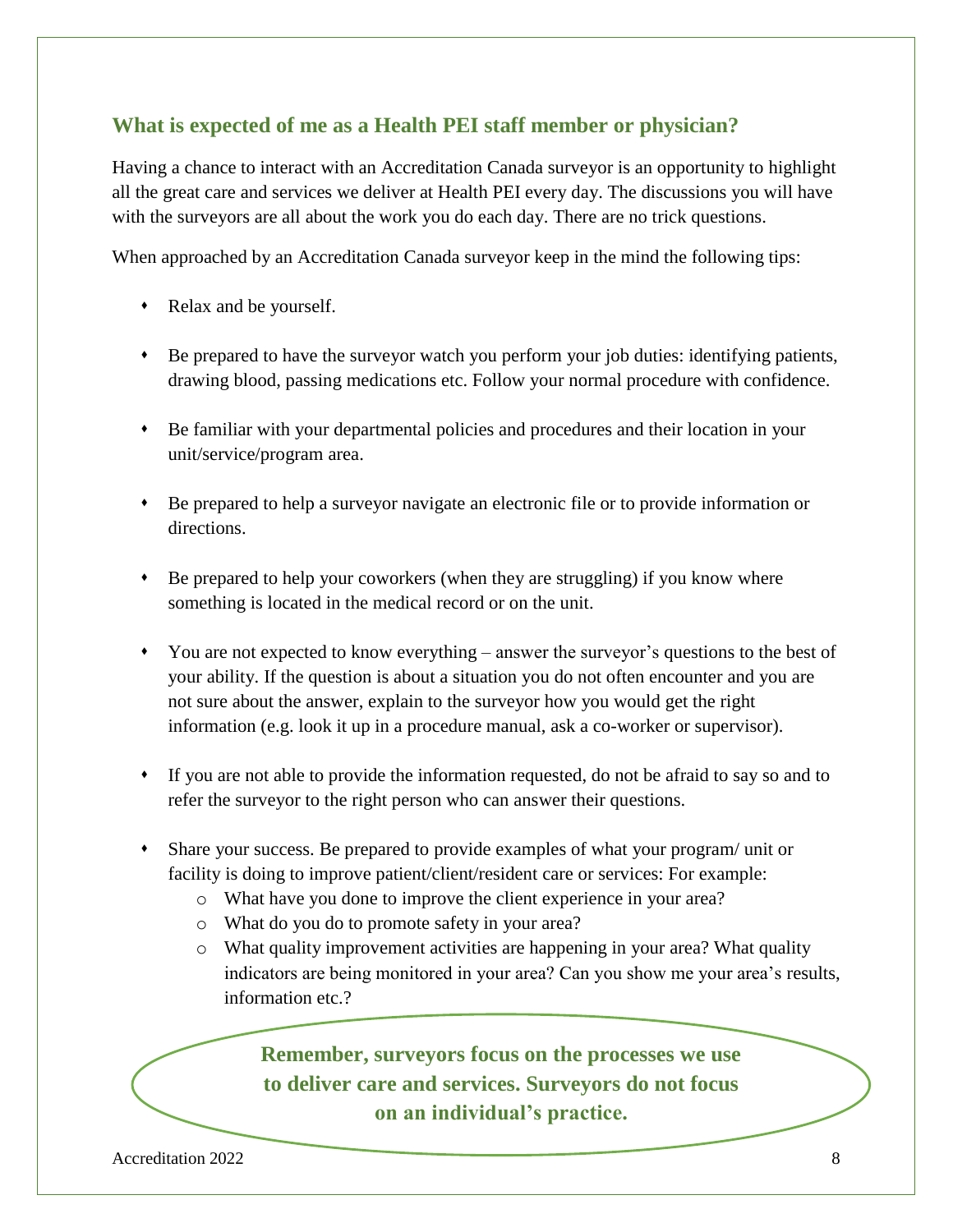#### **Sample questions Accreditation Canada surveyors might ask:**



- What steps would you take if you discovered a fire?
- How are patient/clients/residents and families provided with information on their rights and responsibilities?
- Have you received training on infusion pumps? What type of training? Where would I find that information?
- How do you report a patient or staff safety incident?
- Do you know who to contact if you have an ethical issue or question that needs to be addressed?
- How does your area/organization promote a healthy workplace?
- What processes are in place to transfer client information? (e.g., hand off or shift reports)
- Tell me about the medication reconciliation process on admission.
- How do you check a patient/client/resident's identity before administering a medication, collecting or administering blood or performing other treatments or procedures?
- What education/training did you receive related to hand hygiene?
- What education/training do you provide to patients/clients/residents and families related to hand hygiene?
- When and how are patients/clients/residents educated about their medications?
- How do you determine if a patient/client/resident is at risk of developing a pressure injury? What tool(s) are used? How frequently is the assessment completed?
- Can you show me your falls prevention approach? What tool(s) are used? How frequently is the assessment completed?
- What changes have been made to improve safety in your area?
- Do you have a policy that outlines the process for disclosure of patient safety incidents? Can you show me a copy?
- Do you know if Health PEI has an all hazards disaster and/or an emergency response plan? Did you receive education on this? Where can you find a plan?
- Where can I find your policies and procedures? Can you show me where your policies and procedure manuals

**Quick Tip: Remember that Accreditation is an opportunity to highlight all the quality and safe care services provided at Health PEI – show your pride in your area and in the organization** 

Accreditation 2022 9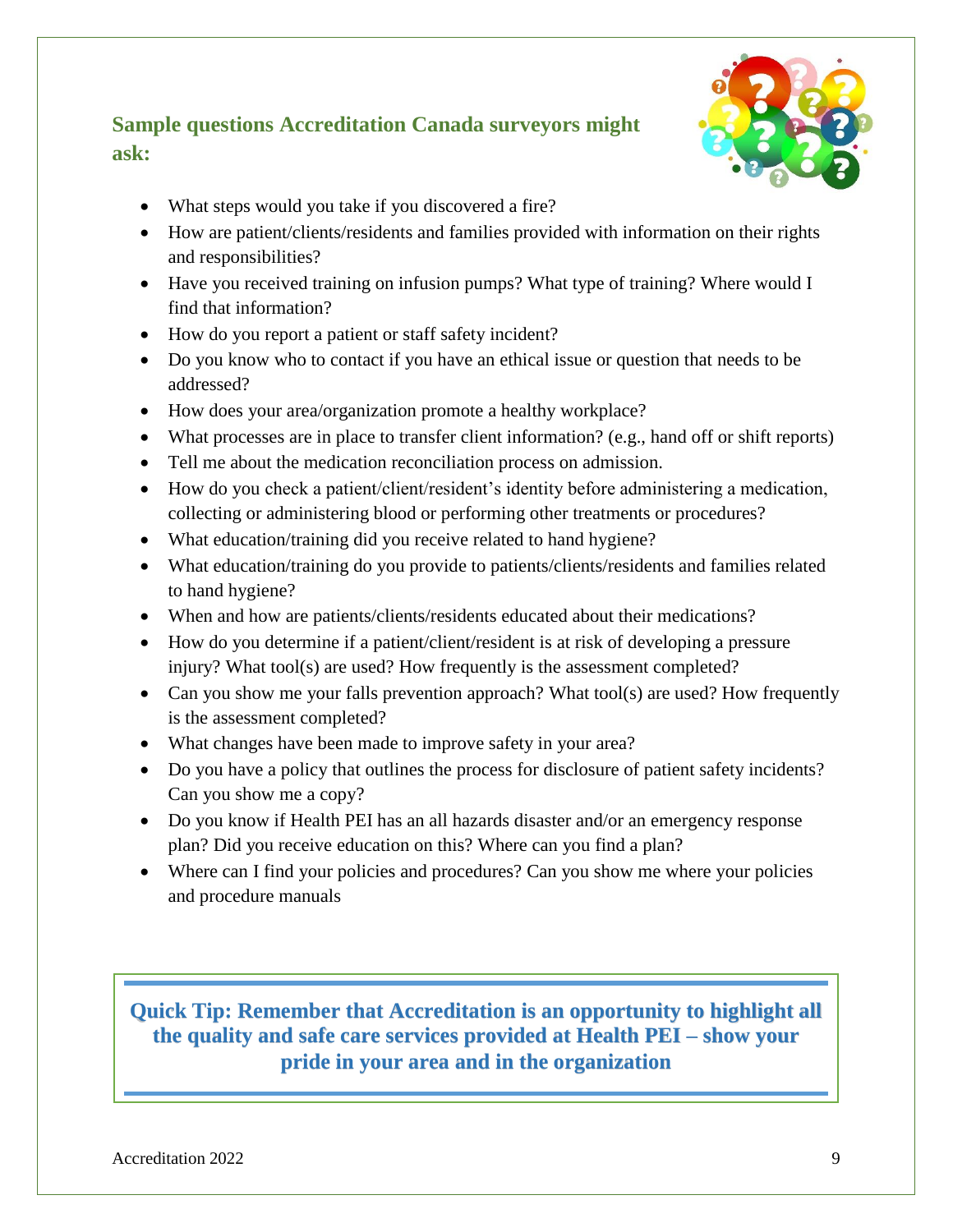## **Accreditation 2022 Checklist**

|                                                                                        | All instruments                                                                                                                                                                                                   | <b>ACTIONS</b>                                                                                                                                                                                                                   | <b>STATUS</b>                   |
|----------------------------------------------------------------------------------------|-------------------------------------------------------------------------------------------------------------------------------------------------------------------------------------------------------------------|----------------------------------------------------------------------------------------------------------------------------------------------------------------------------------------------------------------------------------|---------------------------------|
| <b>First Phase -</b><br><b>Assessment</b><br>until December 2020                       | completed, results<br>shared with<br>organization                                                                                                                                                                 | 2019 Patient Safety Culture Survey<br>results shared with QIT and frontline<br>staff                                                                                                                                             |                                 |
|                                                                                        | Self-assessment<br>surveys completed<br>Work plans<br>developed, work to<br>improve underway<br>Education/training<br>on accreditation,<br>quality improvement<br>(ongoing)                                       | 2020 Worklife Pulse Survey results<br>shared with QIT and frontline staff                                                                                                                                                        |                                 |
|                                                                                        |                                                                                                                                                                                                                   | 2020 Self-assessment results reviewed<br>by QIT and shared with frontline staff                                                                                                                                                  |                                 |
|                                                                                        |                                                                                                                                                                                                                   | Key actions/summary of work plan<br>posted on Quality Boards                                                                                                                                                                     | in progress                     |
| <b>Second Phase -</b><br><b>Preparation</b><br><b>January 2021 - May</b><br>2022       | Continue<br>completing work<br>plans<br><b>Complete Mock</b><br><b>Tracers throughout</b><br>organization<br>Compile and submit<br>evidence for<br>surveyors<br>Finalize on-site<br>survey schedule,<br>logistics | QIT work plan finalized by March 31,<br>2021                                                                                                                                                                                     |                                 |
|                                                                                        |                                                                                                                                                                                                                   | Work plans a standing agenda item on<br>all QIT meetings                                                                                                                                                                         | ongoing                         |
|                                                                                        |                                                                                                                                                                                                                   | Mock tracer exercises occurring in and<br>across programs/units/sites                                                                                                                                                            | ongoing                         |
|                                                                                        |                                                                                                                                                                                                                   | Quality Boards regularly updated with<br>key information including:<br><b>Accreditation Toolkit</b><br><b>ROP</b> of the Week Templates<br><b>Did You Know Templates</b><br>$\overline{\phantom{a}}$<br><b>Indicator results</b> | ongoing                         |
|                                                                                        |                                                                                                                                                                                                                   | On-site survey visit schedule finalized<br>and shared with Health PEI staff.<br>Information on surveyor team (bios)<br>shared with staff                                                                                         | anticipated<br>in early<br>2022 |
| <b>Third Phase -</b><br><b>On-site Survey</b><br><b>June 2022</b>                      | Meet on-site with Accreditation Canada surveyors in Health PEI facilities<br>Attend all staff debrief with survey team on the final day of the on-site<br>survey week                                             |                                                                                                                                                                                                                                  |                                 |
| <b>Fourth Phase-</b><br><b>Post - Survey</b><br><b>The Evaluation</b><br><b>Report</b> | Review final report from Accreditation Canada, identifying areas of strength<br>and opportunities for improvement                                                                                                 |                                                                                                                                                                                                                                  |                                 |
|                                                                                        | Share final report with Health PEI, staff, Board of Directors, general public                                                                                                                                     |                                                                                                                                                                                                                                  |                                 |
|                                                                                        | Submit additional evidence on unmet criteria (as requested by Accreditation<br>Canada)                                                                                                                            |                                                                                                                                                                                                                                  |                                 |